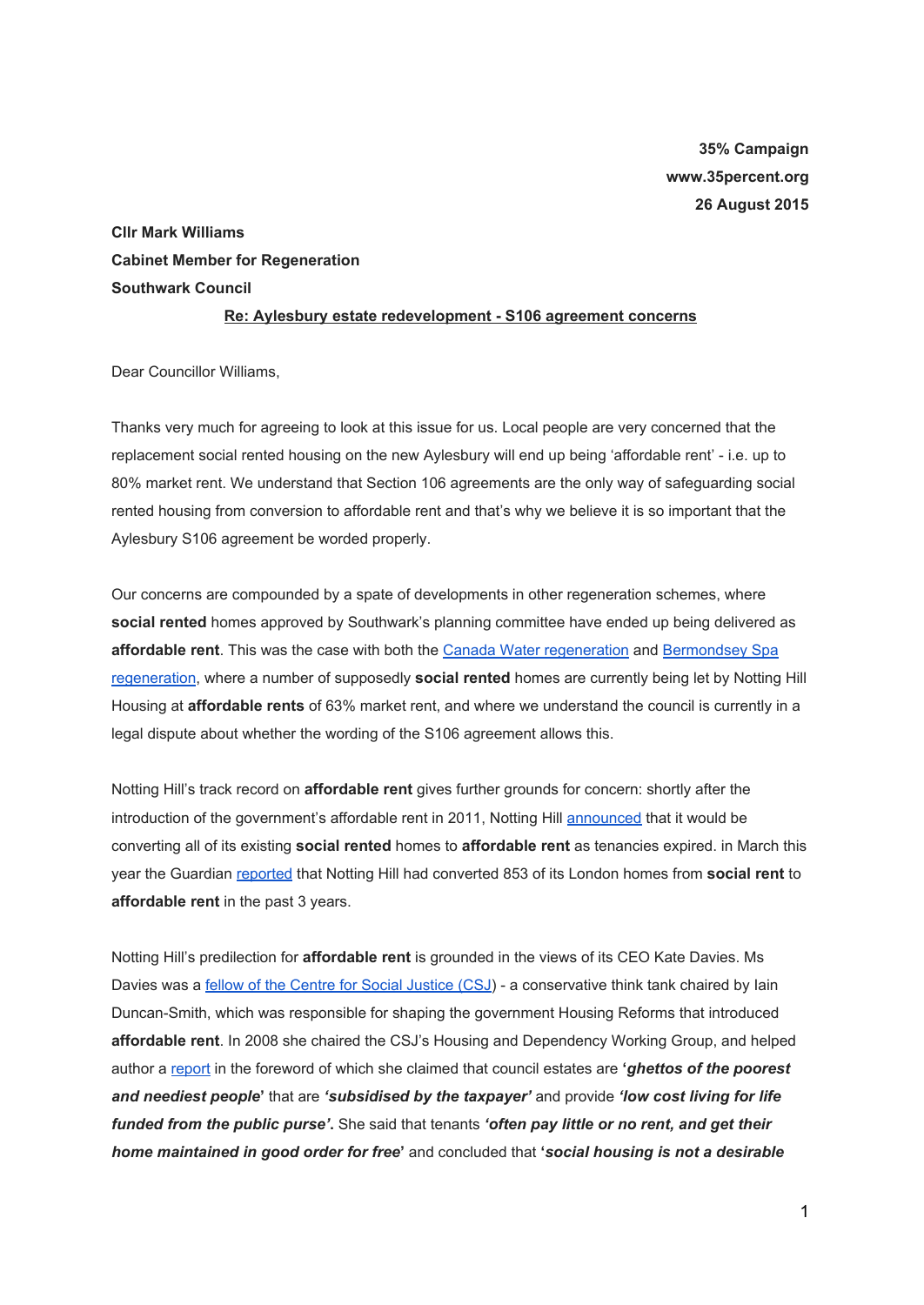*destination***'**and that **'***private ownership is preferable to state provided solutions***'**. The report concluded by proposing a change of the law to allow housing associations to let the social housing it manages on whatever terms they choose:

### **TENURE REFORMS**

2.7 We propose that the law should be changed so that councils and housing associations are free to let social homes on whatever terms they judge most appropriate to meet the particular needs of incoming tenants.

The government's 2011 Social Housing Reforms introducing affordable rent were a direct result of the proposals recommended by the CSJ think tank. While many councils and housing associations objected to the government's reforms, Notting Hill was one of the few providers to submit formal representations in support of the reforms. In its [submission](https://www.gov.uk/government/uploads/system/uploads/attachment_data/file/8483/2109183.pdf) to the formal consultation on the bill it wrote **"***Notting Hill strongly welcomes the Government's social housing reforms. They will lead to a significant increase in the provision of new social housing, with the higher levels of income that associations will receive from affordable rent tenancies"***.**

When Mayor Boris Johnson came under fire for the affordable rent reforms as part of his new Housing Strategy in 2008, Kate Davies [wrote](http://www.theguardian.com/uk/davehillblog/2008/nov/21/boris-johnson-housing) to the Guardian in support of the reforms and said **"***I for one am looking forward to putting his policy into practice."*

While many Housing Associations [shunned](http://35percent.org/images/InsideHousingBoris.pdf) the Mayor's new funding stream linked to the provision of affordable rent, Notting Hill applied for and was [allocated](http://www.nottinghillhousing.org.uk/asset/download/8632) £77.4m by the Greater London Authority for the 2015/18 Funding Round - the largest allocation in London, two and a half times more than the next highest recipient - to build 2,250 homes, many of which on the Aylesbury estate. During the April [2015](http://35percent.org/blog/2015/05/02/aylesbury-estate-compulsory-purchase-order-public-inquiry/) Public [Inquiry](http://35percent.org/blog/2015/05/02/aylesbury-estate-compulsory-purchase-order-public-inquiry/) for the Aylesbury estate Compulsory Purchase Order, Notting Hill's representative Rosemary Houseman confirmed that this GLA funding was linked to the provision of **affordable rented** homes on the Aylesbury, not **social rented** but that the 'target' for the **affordable rents**would be *'capped at near social rent levels*'.

In April this year we made [representations](http://35percent.org/images/AylesburyPlanningApplications_ref15AP3843-44.pdf) to the council's planning committee, outlining our concerns that the Aylesbury estate regeneration would end up being delivered as **affordable rented**housing. We asked for tighter wording and for the S106 agreement to come back to the planning committee before being signed. Some of our suggested wording was agreed, but members accepted officers' recommendations that it wasn't necessary to bring the full terms back before the committee.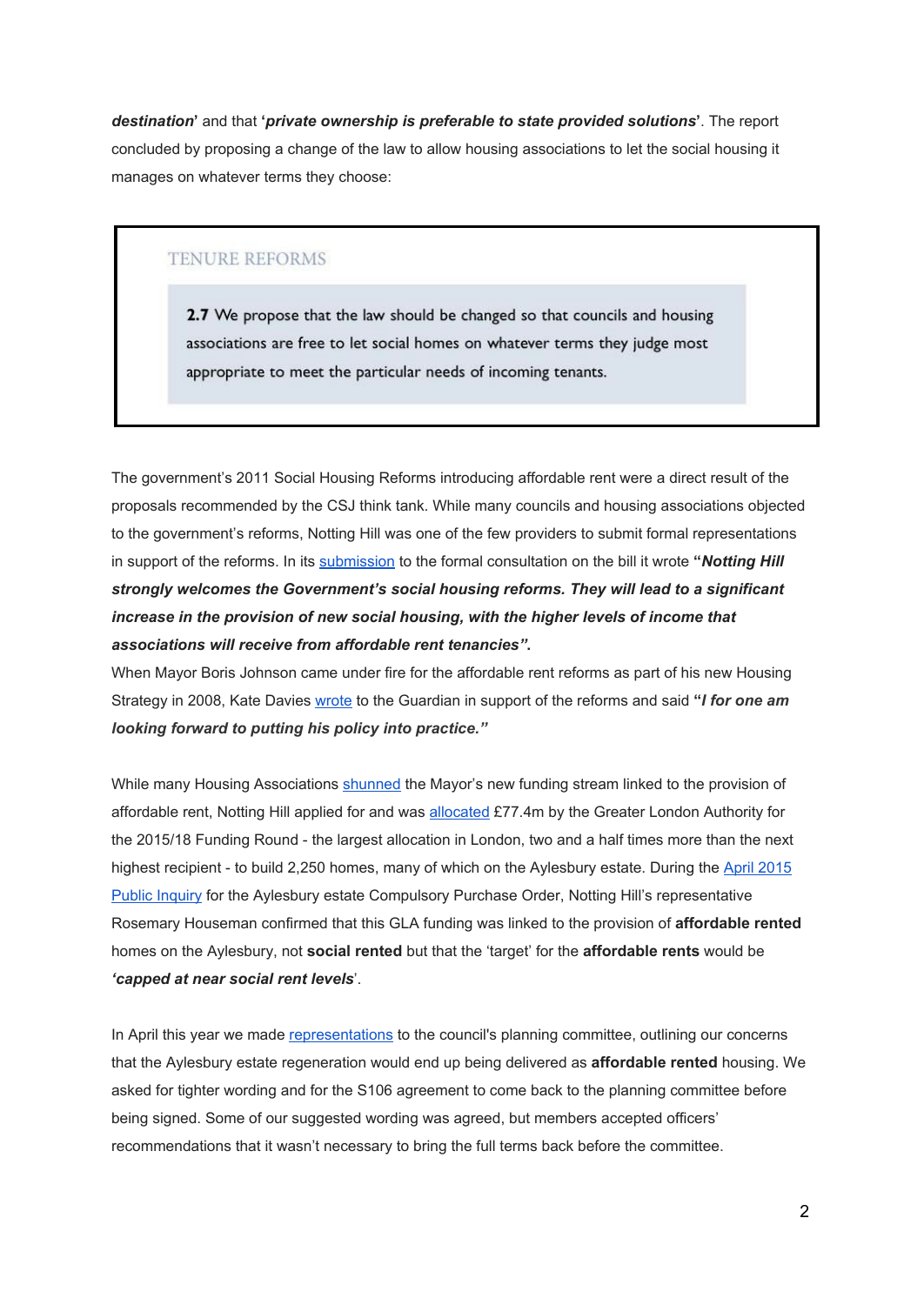Three weeks ago the S106 agreement was made public and having read through it we are extremely concerned about the wording, which appears to leave sufficient ambiguity for the 'social' housing to be open to interpretation as **affordable rent,** particularly in relation to the *Aylesbury Outline Development Site* (the S106 agreement covers two sites: the *First Development Site (FDS)*and the *Outline Development Site*). We have highlighted the following extracts from the S106 agreement and annotated the relevant clauses with comments outlining our concerns and suggestions for amendments.

#### **PAGE 28 (Schedule of Definitions)**

Whilst on page 28 of the agreement there is a clause setting out the number of social rented units to be provided on the *First Development Site (FDS)*, there is no such clause setting out the required number or percentage of social rented units to be provided on the *Outline Development site*:



#### **Suggested amendment:**

While we note that a minimum percentage of social (though not social rented) units is specified in Table 2.1 Sch 8 we nonetheless suggest - for the sake of clarity and the avoidance of doubt - that a similar clause be inserted into the agreement setting out the required provision of social rented units to be provided on the Outline Development Site. We suggest the following clause be inserted:

*"Social Rented Units (Outline Development)"The 75% of all affordable housing units on the Outline Development site, which shall be provided in accordance with the Approved Affordable Housing Mix and which shall be provided in perpetuity as Social Rented Housing.*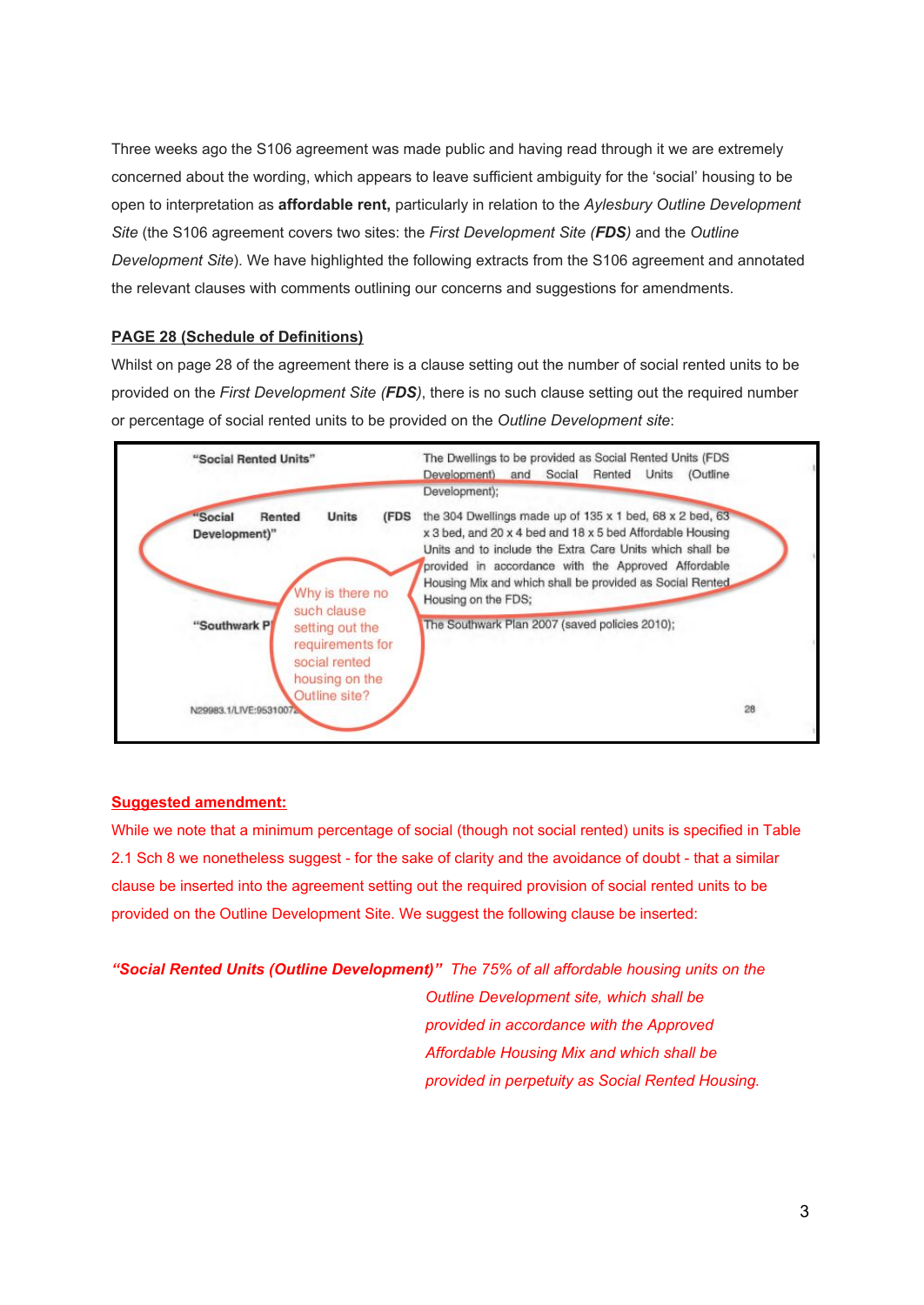## **PAGE 42 (Affordable Housing Schedule [Schedule 3])**

The Affordable Housing schedule on page 42 of the agreement specifies that social rented housing should be provided on the *First Development Site (FDS)* but does not specify that social rented housing should be provided on the *Outline Development Site*:

|     | <b>SCHEDULE 3</b>                                                                                                                                                                                                                                              |  |  |  |  |  |  |
|-----|----------------------------------------------------------------------------------------------------------------------------------------------------------------------------------------------------------------------------------------------------------------|--|--|--|--|--|--|
|     | <b>Affordable Housing</b>                                                                                                                                                                                                                                      |  |  |  |  |  |  |
| 1.  | <b>Affordable Housing</b>                                                                                                                                                                                                                                      |  |  |  |  |  |  |
| 1.1 | The provisions of this clause shall come into effect on the Implementation Date.                                                                                                                                                                               |  |  |  |  |  |  |
| 1.2 | The Developer covenants with the Council:                                                                                                                                                                                                                      |  |  |  |  |  |  |
|     | Development or provide 50% of the total number of Habitable Rooms as Affordable<br>Housing within the Development, whichever is the greater, pursuant to the Approved<br>Affordable Housing Mix and to include the Social Rented Units, Shared Ownership Units |  |  |  |  |  |  |
|     | (FDS Development) and Shared Ownership Units (Outline Development).<br>date or submission or the first neserved Matters Application to                                                                                                                         |  |  |  |  |  |  |

## **Suggested amendment:**

We suggest that this wording is amended to include specific reference to social rented units to be delivered on the *Outline Development Site*.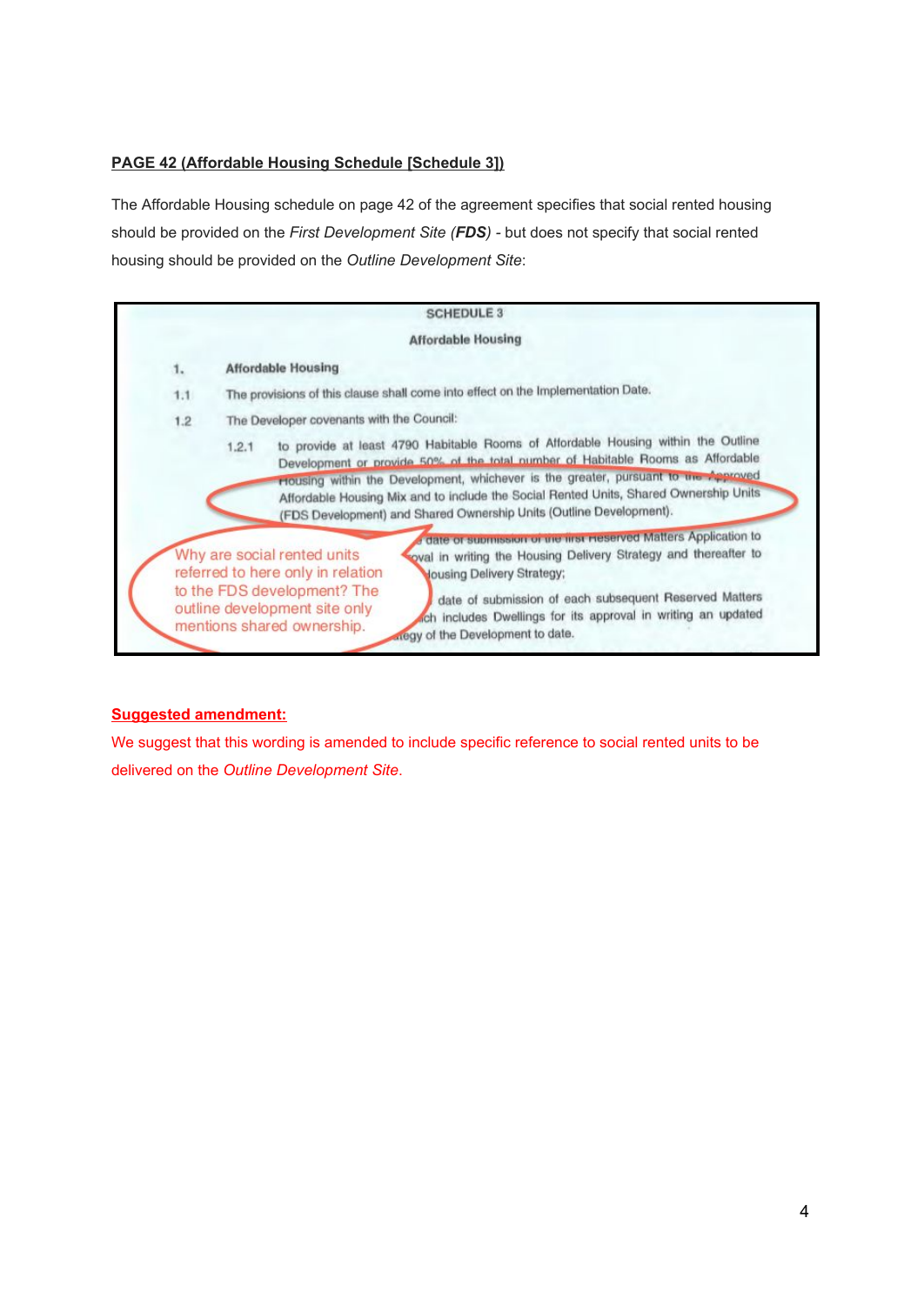### **PAGE 65 (Approved Affordable Housing Mix [Schedule 8])**

| Unit type                                                   |                          | <b>Social Rent</b> | Shared           | Ownership | Private<br>Market | Totals                                                                                                                                  |  |
|-------------------------------------------------------------|--------------------------|--------------------|------------------|-----------|-------------------|-----------------------------------------------------------------------------------------------------------------------------------------|--|
| One-bedroom                                                 |                          | 135                | 37               |           | 199               | 371                                                                                                                                     |  |
| Two-bedroom                                                 |                          | 68                 | 48               |           | 183               | 299                                                                                                                                     |  |
| Three-bedroom                                               |                          | 63                 | 15               |           | 30                | 108                                                                                                                                     |  |
| Four-bedroom                                                |                          | 20                 | $\boldsymbol{2}$ |           | 10                | 32                                                                                                                                      |  |
| Five-bedroom                                                |                          | 18                 | $\circ$          |           | $\overline{2}$    | 20                                                                                                                                      |  |
| <b>Total Units</b>                                          |                          | 304                | 102              |           | 424               | 830                                                                                                                                     |  |
| <b>Total Habitable Rooms</b>                                |                          | 1069               | 326              |           | 1327              | 2721                                                                                                                                    |  |
| <b>Units</b>                                                |                          |                    |                  | Social    |                   | Shared Ownership                                                                                                                        |  |
| 500                                                         | Min 50%                  |                    |                  | 75%       |                   | 25%                                                                                                                                     |  |
| 1000                                                        | Min 50%                  |                    |                  | 75%       |                   | 25%                                                                                                                                     |  |
| 1200                                                        | Min 50%                  |                    |                  | 75%       |                   | 25%                                                                                                                                     |  |
| 1700                                                        | Min 50%                  |                    |                  | 75%       |                   | 25%                                                                                                                                     |  |
| 2200                                                        | Min 50%                  |                    |                  | 75%       |                   | 25%                                                                                                                                     |  |
| On completion of<br>last unit (may be<br>up to 2745 units)* | Min 4790 habitable rooms |                    |                  | 75%       |                   | 25%                                                                                                                                     |  |
|                                                             |                          |                    |                  |           |                   | Why is this column<br>entitled 'Social' and not<br>'Social Rent' as per the<br>FDS development?<br>Could this leave the<br>door open to |  |

This crucial schedule sets out the tenure mix requirements for the affordable housing on both the FDS and *Outline Development Site,* for the entire development which spans 20 years. However, while the specific term **'Social Rent'**is specified in the table for the *FDS Development Site*, the table for the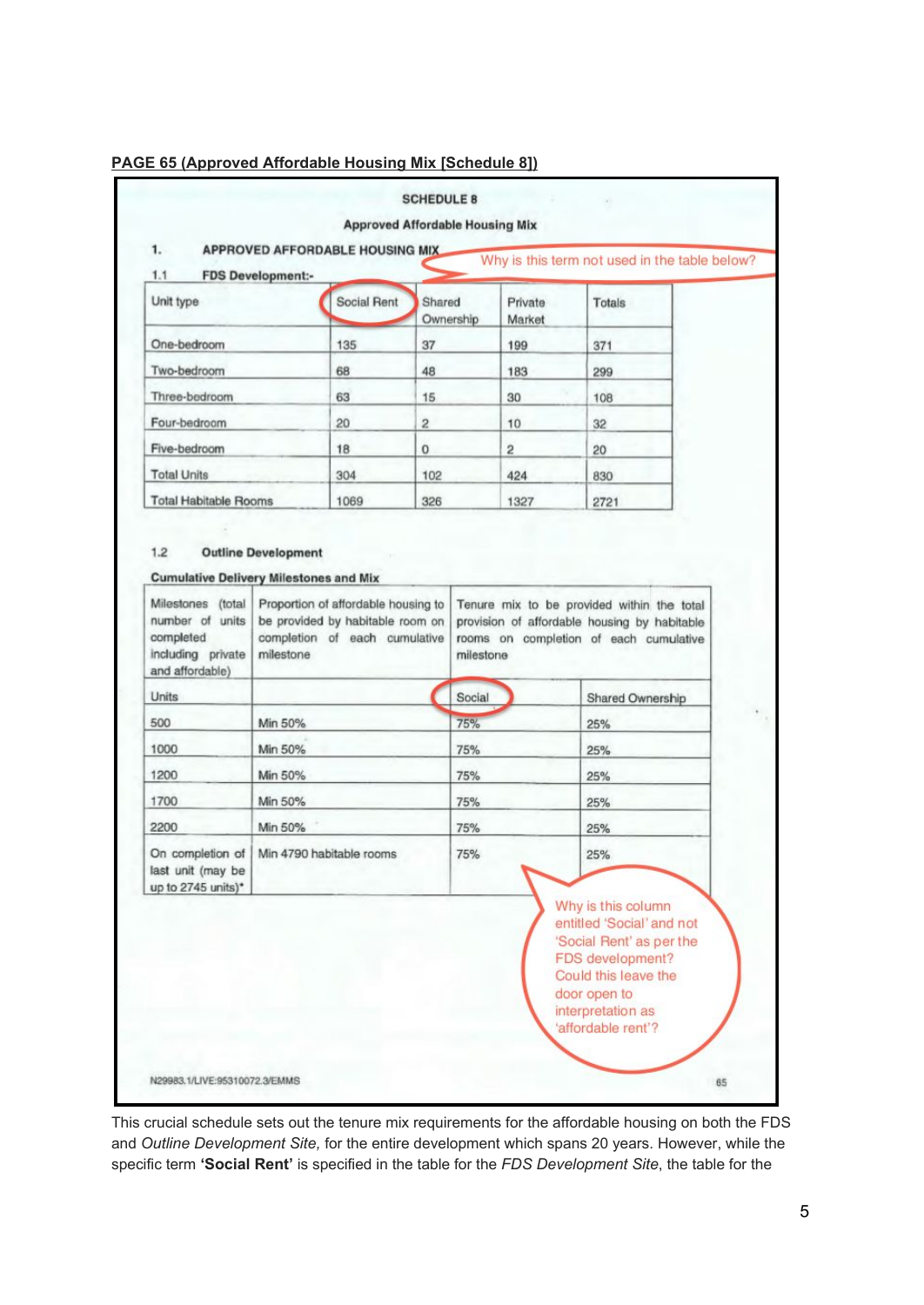*Outline Development Site* has omitted the word '**Rent'**and simply specifies **'Social'**as the required tenure product.

Given the fact that there is no definition elsewhere in the agreement for the term 'Social', we are worried that any future legal dispute over the interpretation of this term may fall back on the statutory definition, which includes affordable rent under the definition of 'social' housing in section 68 of the Housing and Regeneration Act 2008.

We are also concerned that any possible future legal dispute concerning what was meant by 'Social' tenure, may refer back to Notting Hill's planning application documents, where its [Affordable](http://planbuild.southwark.gov.uk/documents/?GetDocument=%7b%7b%7b!bTXZWM0hPGtegs%2bpePIiQQ%3d%3d!%7d%7d%7d) Housing [Statement](http://planbuild.southwark.gov.uk/documents/?GetDocument=%7b%7b%7b!bTXZWM0hPGtegs%2bpePIiQQ%3d%3d!%7d%7d%7d) refers to the social housing units as *'Target Rent/Affordable Rent'***.**

| Tenure                             | FDS.              | <b>Outline Application</b><br>(assumes that 2,745<br>units are delivered) | Comprehensive<br>Development |
|------------------------------------|-------------------|---------------------------------------------------------------------------|------------------------------|
| Private                            | 424               | 1,349                                                                     | 1,773                        |
|                                    | (HR 1,327)        | (HR 5,412)                                                                | (HR 6,739)                   |
|                                    | (Units 51.1%)     | (Units 49.1%)                                                             | (Units 49.6%)                |
|                                    | (HR 48.7%)        | (HR 50.8%)                                                                | (HR 50.3%)                   |
| Affordable                         | 406               | 1,396                                                                     | 1,802                        |
|                                    | (HR 1,396)        | (HR 5,247)                                                                | (HR 6,643)                   |
|                                    | (Units 48.9%)     | (Units 50.9%)                                                             | (Units 50.4%)                |
|                                    | (HR 51.3%)        | (HR 49.2%)                                                                | (HR 49.7%)                   |
| Affordable Tenure<br>Split         |                   |                                                                           |                              |
| - Intermediate                     | 102 units (25.1%) | 377 units (27.0%)                                                         | 479 units (26.6%)            |
| - Target Rent /<br>Affordable Rent | 304 units (74.9%) | 1,019 units (73.0%)                                                       | 1,323 units (73.4%)          |

#### **Suggested amendment:**

We suggest that table 1.2 of the **Approved Affordable Housing Mix**on page 65 of the S106 agreement is amended to read "**Social Rent**"in the place of "**Social**".